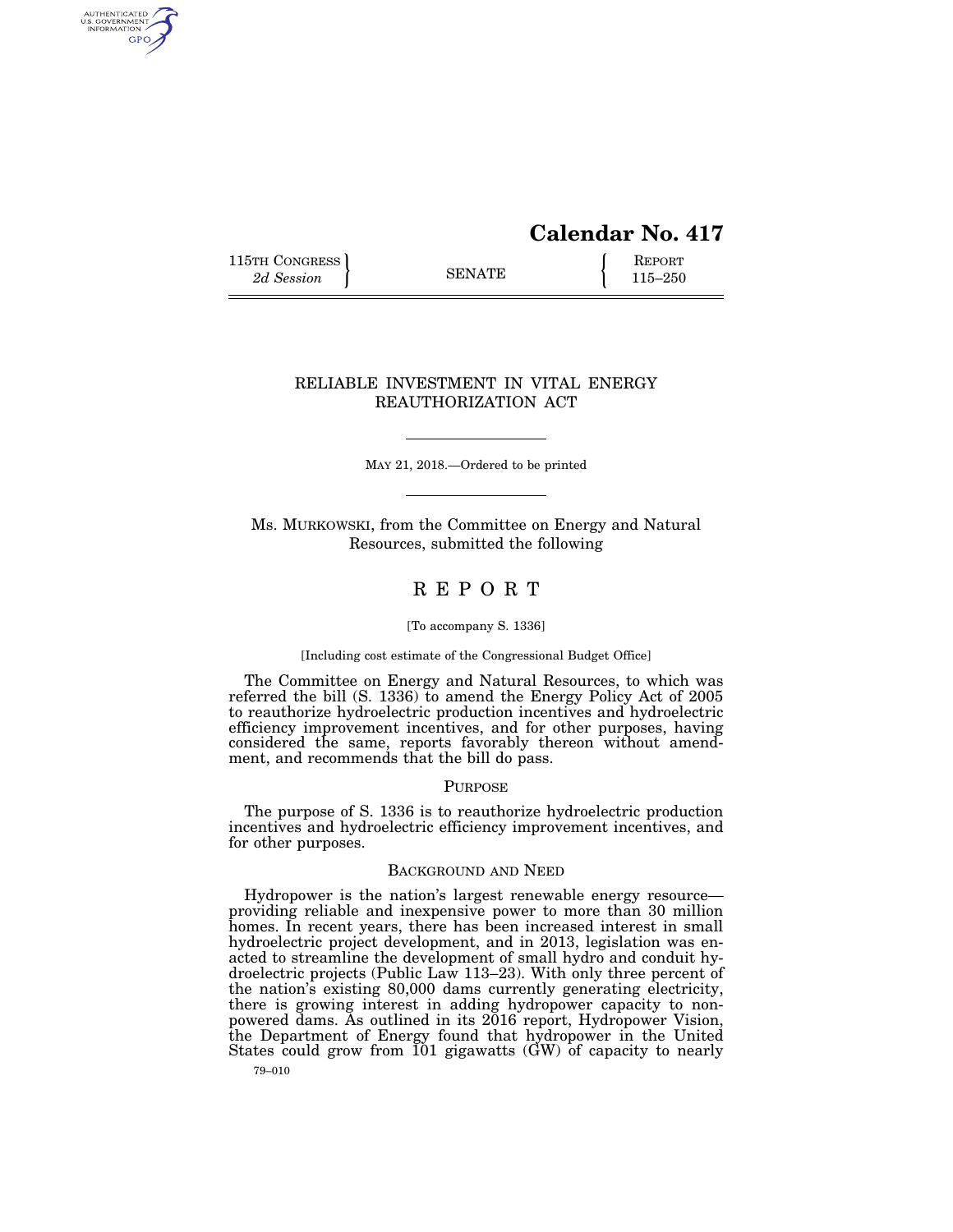150 GW by 2050. Under this modeled scenario, this capacity growth would result from a combination of 13 GW of new hydropower generation capacity (upgrades to existing plants, adding power at existing dams and canals, and limited development of new stream-reaches), and 36 GW of new pumped storage capacity.

The Energy Policy Act of 2005 (Public Law 109–58) established two hydropower incentive programs. As explained in the Department of Energy's testimony at the December 5, 2017, hearing, hydropower production incentives ''are paid to qualifying hydropower facilities based on the amount of electricity they generate," while hydropower generation efficiency incentives ''support capital improvements to existing hydropower facilities that increase their efficiency.'' S. 1336 reauthorizes both programs through fiscal year 2027.

#### LEGISLATIVE HISTORY

Senator Gardner introduced S. 1336 on June 12, 2017. The Subcommittee on Energy conducted a hearing on S. 1336 on December 5, 2017. Similar language was included in section 3010 of S. 1460, the Energy and Natural Resources Act of 2017 (Cal. 162).

Companion legislation, H.R. 3256, was introduced by Rep. McKinley and five cosponsors on July 14, 2017, in the House of Representatives and referred to the Committee on Energy and Commerce.

In the 114th Congress, Senator Gardner introduced similar legislation, S. 1270, on May 11, 2015. The Energy and Natural Resources Committee conducted a hearing on S. 1270 on May 19, 2015. The measure was also included in section 3002 of S. 2012, the Energy Policy Modernization Act of 2016, which the Senate passed, as amended, on April 20, 2016.

The Committee on Energy and Natural Resources met in open business session on March 8, 2018, and ordered S. 1336 favorably reported.

#### COMMITTEE RECOMMENDATION

The Senate Committee on Energy and Natural Resources, in open business session on March 8, 2018, by a majority voice vote of a quorum present, recommends that the Senate pass S. 1336. Senator Lee asked to be recorded as voting no.

## SECTION-BY-SECTION ANALYSIS

Section 1 sets forth the short title of the bill.

Section 2 reauthorizes through fiscal year 2027 the incentives for hydroelectric production and hydroelectric efficiency improvements that were originally established in sections 242 and 243 of the Energy Policy Act of 2005 (Public Law 109–58).

#### COST AND BUDGETARY CONSIDERATIONS

The following estimate of the costs of this measure has been provided by the Congressional Budget Office:

Summary: S. 1336 would authorize appropriations for the Department of Energy (DOE) to make payments to owners or operators of certain hydroelectric facilities. Assuming appropriation of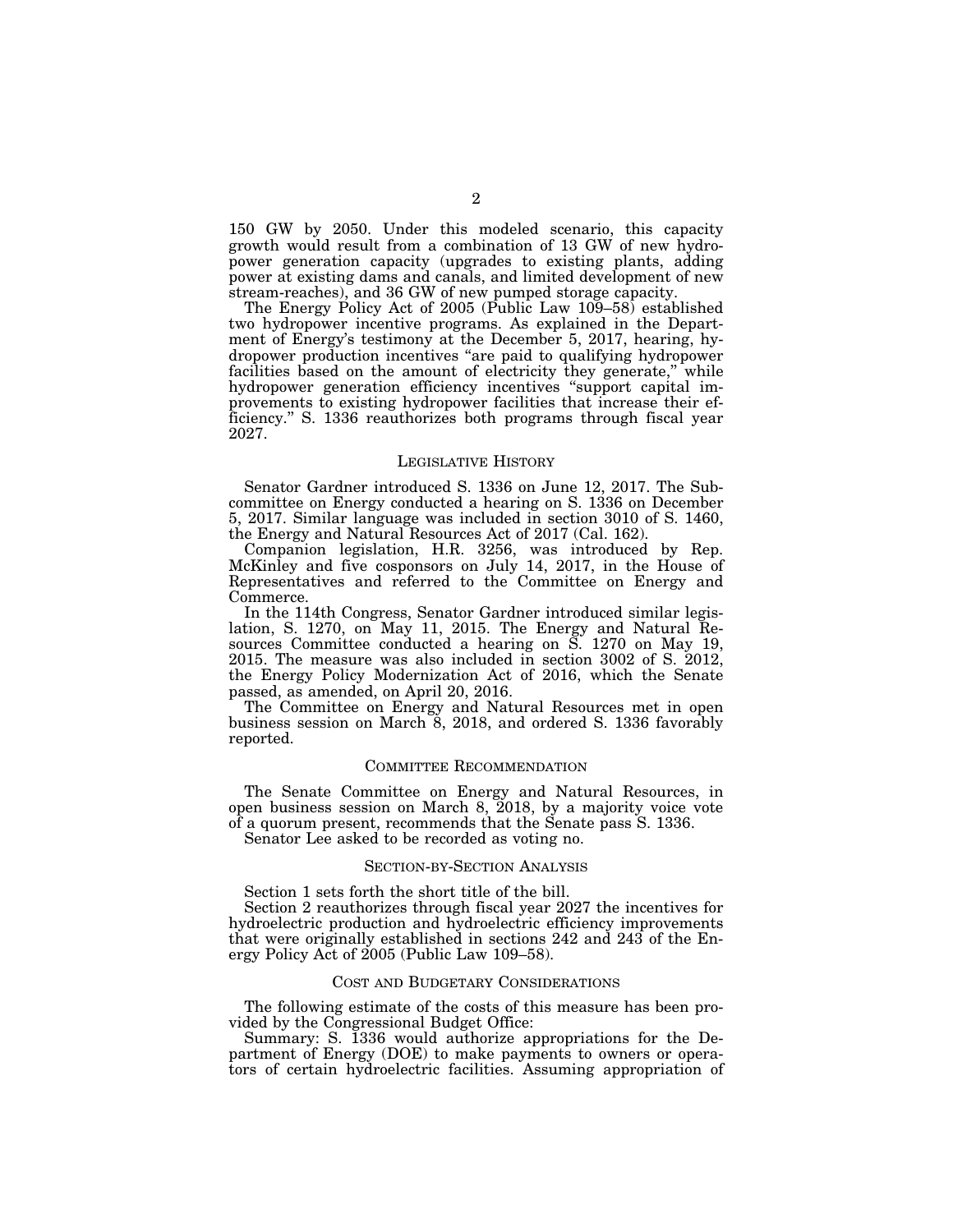the authorized amounts, CBO estimates that implementing S. 1336 would cost \$43 million over the 2018–2023 period.

Enacting the bill would not affect direct spending or revenues; therefore, pay-as-you-go procedures do not apply.

CBO estimates that enacting S. 1336 would not increase net direct spending or on-budget deficits in any of the four consecutive 10-year periods beginning in 2029.

S. 1336 contains no intergovernmental or private-sector mandates as defined in the Unfunded Mandates Reform Act (UMRA).

Estimated cost to the Federal Government: The estimated budgetary effect of S. 1336 is shown in the following table. The costs of the legislation fall within budget function 270 (energy).

|                                                | By fiscal year, in millions of dollars- |      |         |          |          |          |           |
|------------------------------------------------|-----------------------------------------|------|---------|----------|----------|----------|-----------|
|                                                | 2018                                    | 2019 | 2020    | 2021     | 2022     | 2023     | 2019-2023 |
| INCREASES IN SPENDING SUBJECT TO APPROPRIATION |                                         |      |         |          |          |          |           |
| Authorization Level                            | 10                                      | 10   | 10<br>q | 10<br>10 | 10<br>10 | 10<br>10 | 50<br>43  |

The bill would authorize the appropriation of \$10 million in 2018. CBO does not estimate any outlays for that authorization because appropriations for 2018 have already been enacted.

Basis of estimate: For this estimate, CBO assumes that S. 1336 will be enacted near the start of fiscal year 2019 and that the amounts will be provided each year beginning in 2019.

S. 1336 would authorize the appropriation of \$10 million annually over the 2018–2027 period for DOE to provide payments to nonfederal owners and operators of certain facilities that generate and sell hydroelectric energy. Such payments would equal 1.8 cents per kilowatt hour of electricity generated by qualified facilities that use a turbine or other power-generating device that was added to a dam or conduit that was completed before August 8, 2005. Under the bill, to qualify for incentive payments facilities would need to begin operating before August 8, 2025, owners and operators could

receive such payments for up to 10 years. For 2018, the Congress has provided nearly \$7 million for payments that would be reauthorized under the bill; for this estimate. CBO assumes no further funding will be provided this year. Assuming appropriation of the authorized amounts over the 2019– 2027 period, CBO estimates that implementing S. 1336 would cost \$43 million over the 2018–2023 period covered by this estimate and \$47 million after 2023. That estimate is based on historical spending patterns for existing activities.

Pay-As-You-Go considerations: None.

Increase in long-term direct spending and deficits: CBO estimates that enacting S. 1336 would not increase net direct spending or on-budget deficits in any of the four consecutive 10-year periods beginning in 2029.

Mandates: S. 1336 contains no intergovernmental or private-sector mandates as defined in UMRA.

Estimate prepared by: Costs: Megan Carroll; Mandates: Jon Sperl.

Estimate reviewed by: Kim P. Cawley, Chief, Natural and Physical Resources Cost Estimates Unit; H. Samuel Papenfuss, Deputy Assistant Director for Budget Analysis.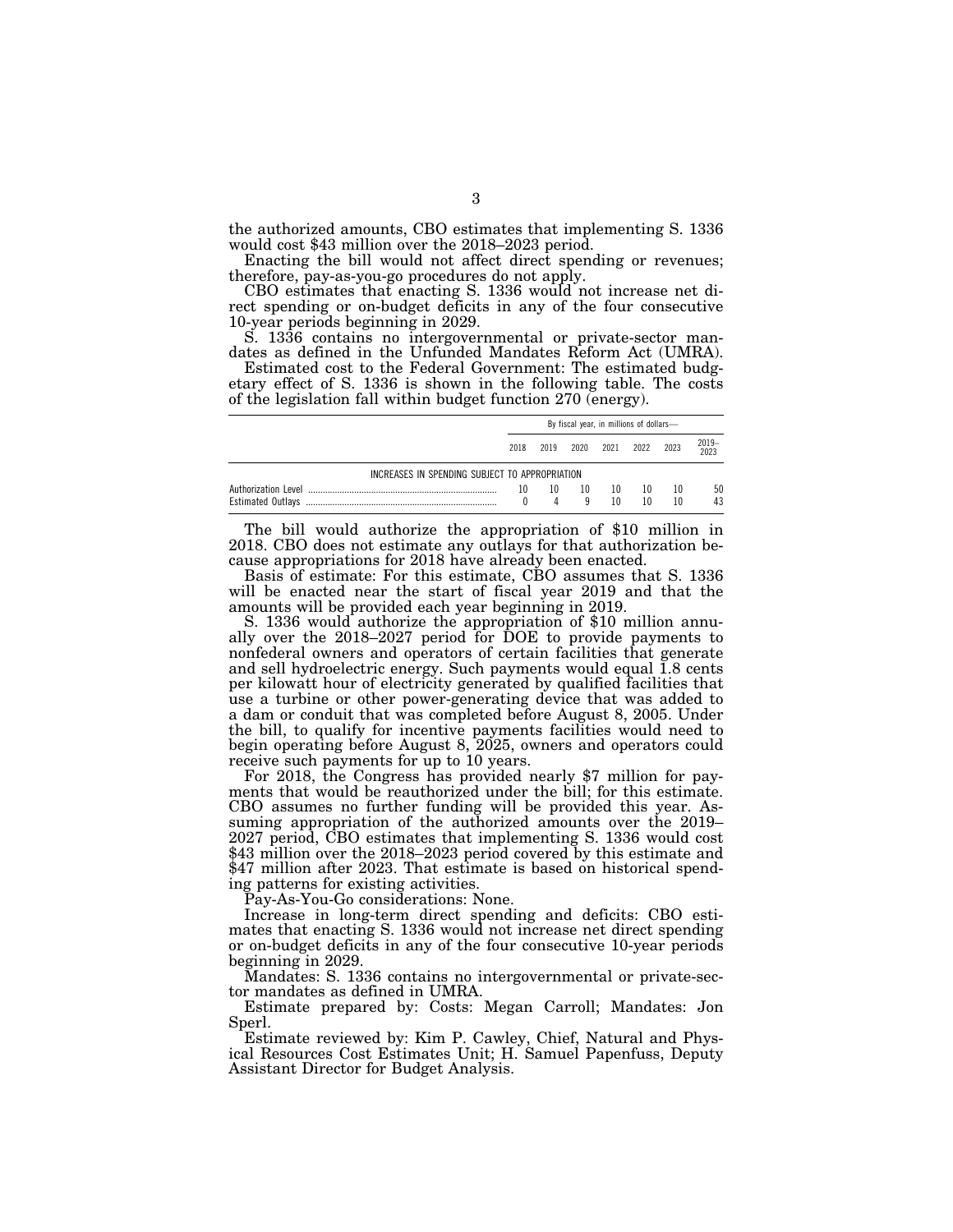### REGULATORY IMPACT EVALUATION

In compliance with paragraph 11(b) of rule XXVI of the Standing Rules of the Senate, the Committee makes the following evaluation of the regulatory impact which would be incurred in carrying out S. 1336.

The bill is not a regulatory measure in the sense of imposing Government-established standards or significant economic responsibilities on private individuals and businesses.

No personal information would be collected in administering the program. Therefore, there would be no impact on personal privacy.

Little, if any, additional paperwork would result from the enactment of S. 1336 as ordered reported.

#### CONGRESSIONALLY DIRECTED SPENDING

S. 1336, as ordered reported, does not contain any congressionally directed spending items, limited tax benefits, or limited tariff benefits as defined in rule XLIV of the Standing Rules of the Senate.

#### EXECUTIVE COMMUNICATIONS

The testimony provided by the Department of the Energy at the December 5, 2017, hearing on S. 1336 follows:

TESTIMONY OF UNDER SECRETARY MARK MENEZES, U.S. DEPARTMENT OF ENERGY, BEFORE THE U.S. SENATE COMMITTEE ON ENERGY AND NATURAL RESOURCES SUB-COMMITTEE ON ENERGY

## *S. 1336—Reliable Investment in Vital Energy Reauthorization*

This bill reauthorizes hydropower production and efficiency upgrade incentives established in the Energy Policy Act of 2005 for an additional 10 years. Hydropower production incentives, which are paid to qualifying hydropower facilities based on the amount of electricity they generate, are reauthorized from 2018 through 2027. Hydropower generation efficiency incentives, which support capital improvements to existing hydropower facilities that increase their efficiency, are likewise reauthorized from 2018 through 2027.

Hydropower has significant capabilities to support economic competitiveness and electricity system reliability by providing low-cost, flexible generation. The recent Staff Report to the Secretary on Electricity Markets and Reliability found that while some hydropower plants are operated as baseload resources, many also support the dynamic behavior of grid operations by providing a full range of ancillary services. This flexibility has historically complemented other traditional forms of baseload generation, such as coal and nuclear.

DOE appreciates the goal S. 1336 attempts to achieve. Hydropower furthers goals of economic competitiveness and electricity system reliability, and it appears this bill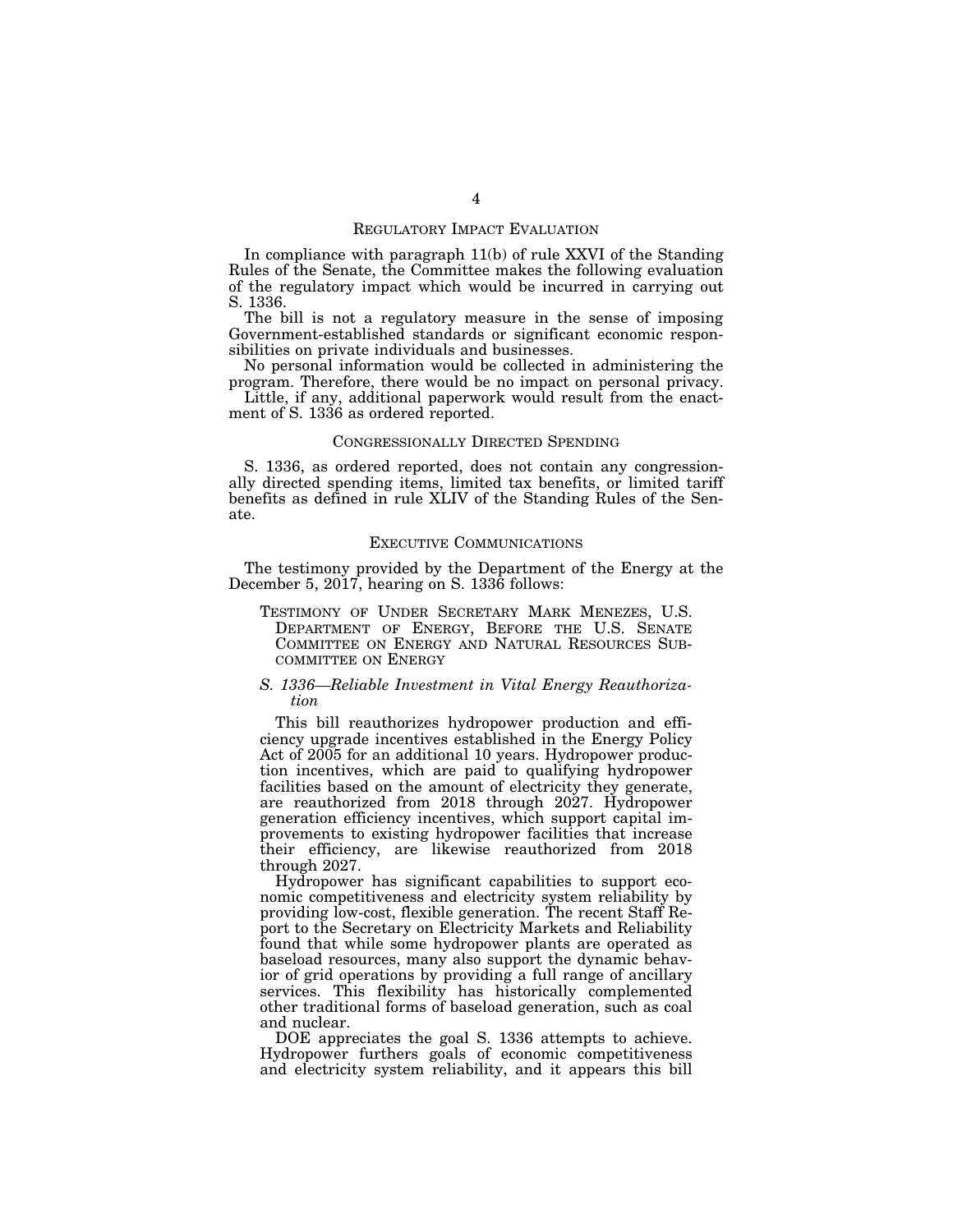incentivizes both hydropower generation and efficiency upgrades.

#### CHANGES IN EXISTING LAW

In compliance with paragraph 12 of rule XXVI of the Standing Rules of the Senate, changes in existing law made by the original bill, as reported, are shown as follows (existing law proposed to be omitted is enclosed in black brackets, new matter is printed in italic, existing law in which no change is proposed is shown in roman):

#### ENERGY POLICY ACT OF 2005 (PUBLIC LAW 109–58)

\* \* \* \* \* \* \*

## **SEC. 242. HYDROELECTRIC PRODUCTION INCENTIVES.**

(a) INCENTIVE PAYMENTS.—For electric energy generated and sold by a qualified hydroelectric facility during the incentive period, the Secretary shall make, subject to the availability of appropriations, incentive payments to the owner or operator of such facility. The amount of such payment made to any such owner or operator shall be as determined under subsection (e) of this section. Payments under this section may only be made upon receipt by the Secretary of an incentive payment application which establishes that the applicant is eligible to receive such payment and which satisfies such other requirements as the Secretary deems necessary. Such application shall be in such form, and shall be submitted at such time, as the Secretary shall establish.

(b) DEFINITIONS.—For purposes of this section:

(1) QUALIFIED HYDROELECTRIC FACILITY.—The term ''qualified hydroelectric facility'' means a turbine or other generating device owned or solely operated by a non-Federal entity which generates hydroelectric energy for sale and which is added to an existing dam or conduit.

(2) EXISTING DAM OR CONDUIT.—The term ''existing dam or conduit'' means any dam or conduit the construction of which was completed before the date of the enactment of this section and which does not require any construction or enlargement of impoundment or diversion structures (other than repair or reconstruction) in connection with the installation of a turbine or other generating device.

 $(3)$  CONDUIT.—The term "conduit" has the same meaning as when used in section  $30(a)(2)$  of the Federal Power Act  $(16)$ U.S.C. 823a(a)(2)).

The terms defined in this subsection shall apply without regard to the hydroelectric kilowatt capacity of the facility concerned, without regard to whether the facility uses a dam owned by a governmental or nongovernmental entity, and without regard to whether the facility begins operation on or after the date of the enactment of this section.

(c) ELIGIBILITY WINDOW.—Payments may be made under this section only for electric energy generated from a qualified hydroelectric facility which begins operation during the period of [10] 20 fiscal years beginning with the first full fiscal year occurring after the date of enactment of this subtitle.